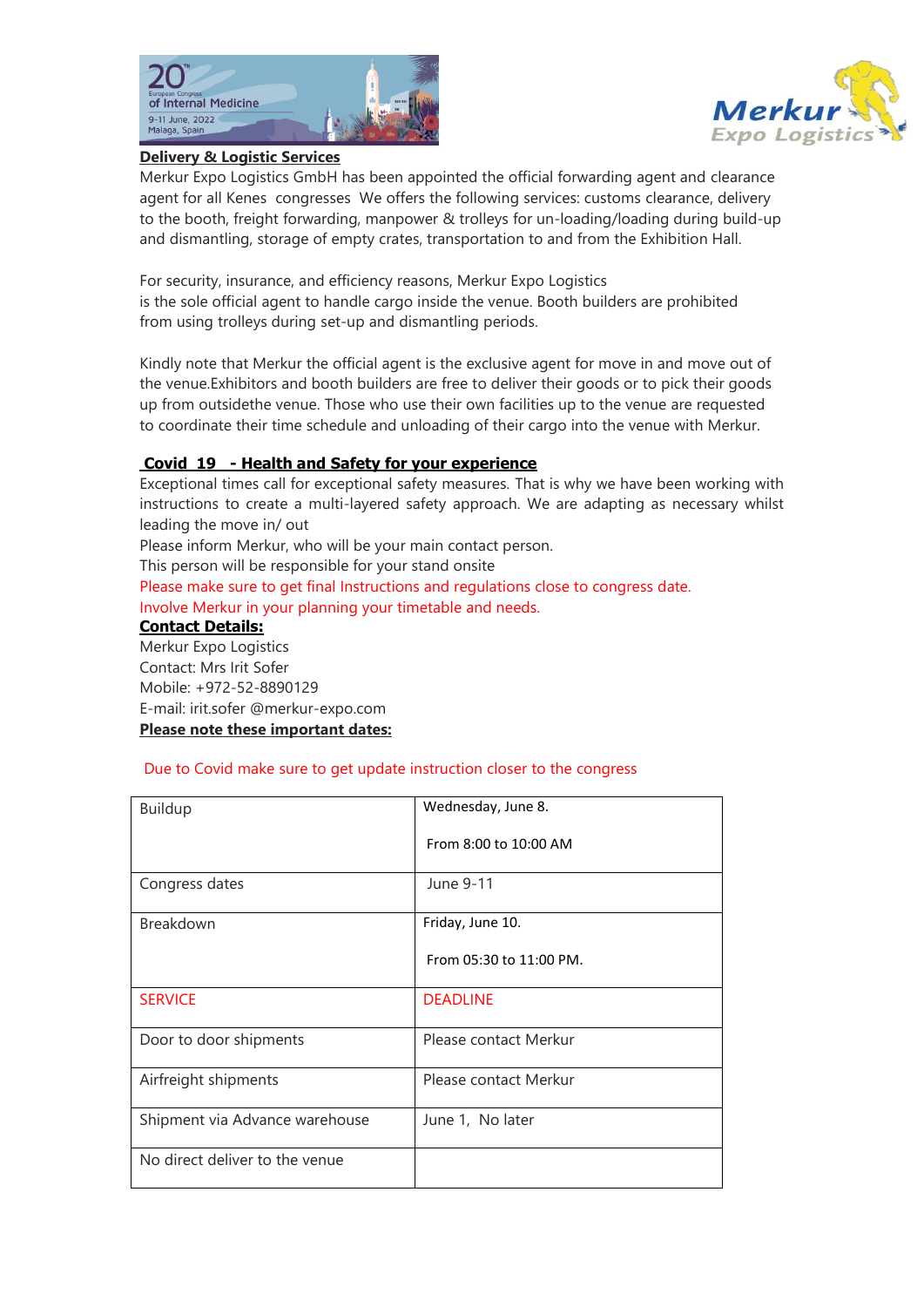

# **Services, Delivery Address & Shipping Instructions**

**Shipment ex Uk is subject to customs clearance. please contact Merkur for special instructions**

## 1**.**Door to Door Shipment

We offer companies consolidated trucking services from starting point to venue as part of consolidated international shipments for the congress. This will assist in reducing costs and ensuring timely delivery.

## 2. Airfreight Shipments Please contact Merkur for instructions

IMPORTANT !!! Please do not send any airfreight shipment unless you receive very specific instructions for invoices, packing list, etc.

## 3. Shipment via Germany Advance Warehouse

| Merkur Expo Logistics GmbH |  |
|----------------------------|--|
| c/o Gebr. Thomaidis GmbH   |  |
| Joseph-Bautz-Straße 19     |  |
| 63457 Hanau, Germany       |  |
| Congress name ____         |  |
| Name of Exhibitor          |  |
| Stand no.                  |  |

Attention for all shipments we need a full pre-advice in advance Please send your full preadvice to Merkur

Shipments with insufficient information's or missing pre-advice might be delayed

## 4. Direct Deliveries to Congress Venue

No direct delivery to the venue

## 5. Courier Shipments

All courier shipment must be send DDP (Delivery duties paid) terms . Courier charges for handover of import shipping documents € 85.00/ document. Shipments that arrive without pre alert and payment confirmation will not be accepted.

### 6. Shipment Categories – labels

All shipments must be packed, labeled, and sent according to the appropriate category (see below). Please do not mix different types of shipments in one box. Labels for the below will be send upon request Exhibition goods

## 7. Dangerous Cargo

Exhibitors need to complete a special form for dangerous goods. These forms will be provided upon request and the completed forms should reach us before shipment is dispatched. There will be surcharge of 100% for handling this kind of shipment.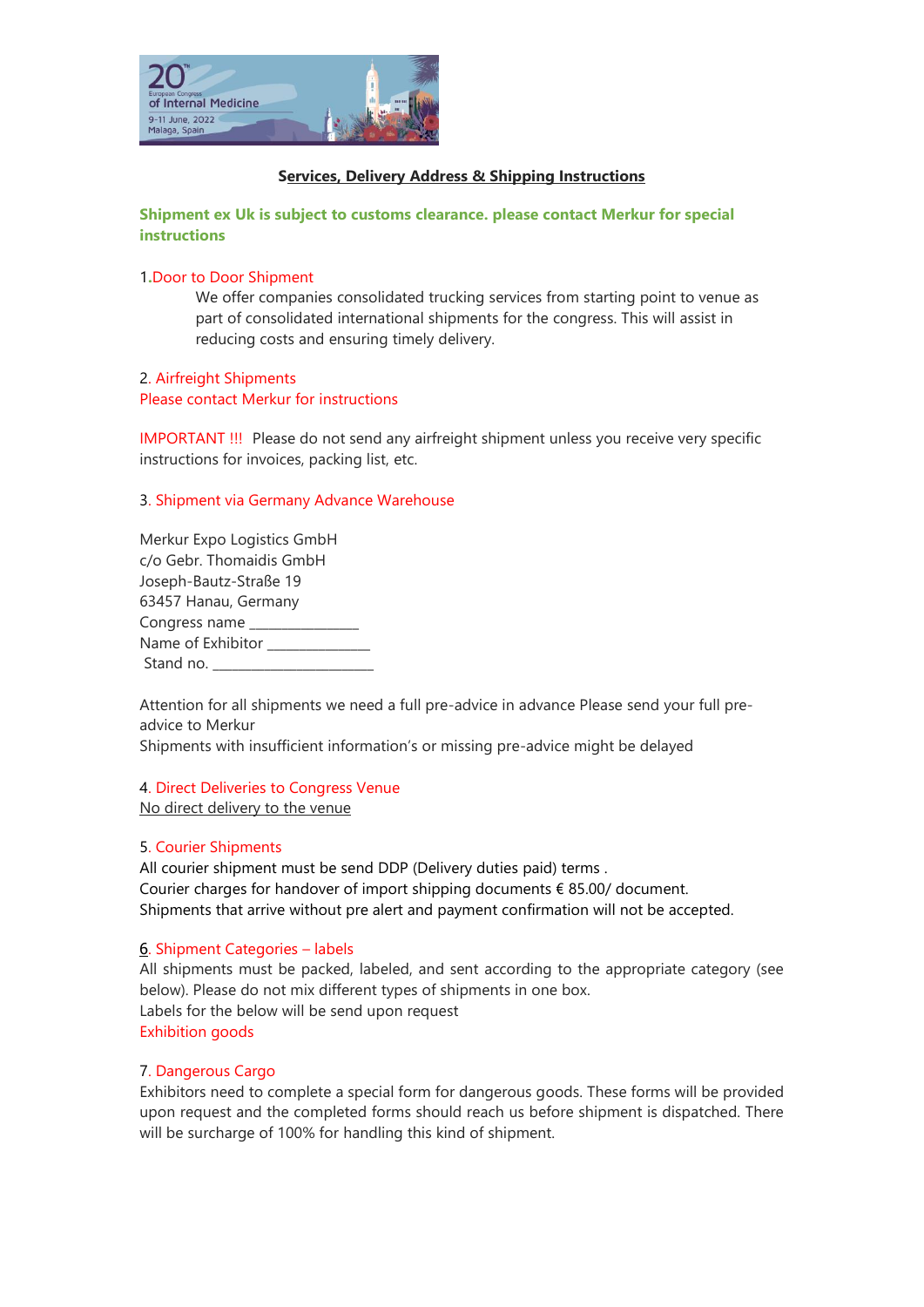

8. Insurance It is the shipper / exhibitor responsibility to have comprehensive insurance coverage whilst in transit storage and onsite for the duration of the exhibition and return. We will not accept any responsibility for loss or damage of the exhibitor's equipment.

# 9. Heavy & Oversized Shipments

Heavy and oversized shipments apply to any single exhibit in excess of 1000 kg and 5 CBM that requires the use of a forklift mobile crane for installation.

Exhibitors with heavy and oversized exhibits must inform us at least seven days prior to delivery. A detailed layout should also be provided to better assist our onsite operations.

## 10. Payment terms

Terms of Payment

- 1. Invoices will be sent by e-mail only.
- 2. The invoicing is per shipment.

3. Full payment of the incoming handling charges must be received prior the delivery to the booth.

4. The outgoing handling charges are payable immediately after receipt of our invoice.

5. Payment can be made, by credit card ( AMEX, VISA and MASTERCARD ) or by wire transfer. Personal or foreign cheques are not acceptable.

- 6 .vat will be added
- 7. 1,5% interest per month will be charged on overdue payments

please complete and sign the attached material handling form/payment confirmation and return it to our attention.

Please note that your signature will be used as payment guarantee based on the general tariff. Any services not outlined in the attached tariff will be quoted on an individual basis.

Please notify " Merkur" immediately about any requirements relating to invoices. **Please note that all payments are in €.**

## 11.Terms and conditions

All orders are accepted exclusively on the basis of the local & German forwarders terms and conditions (ADSp).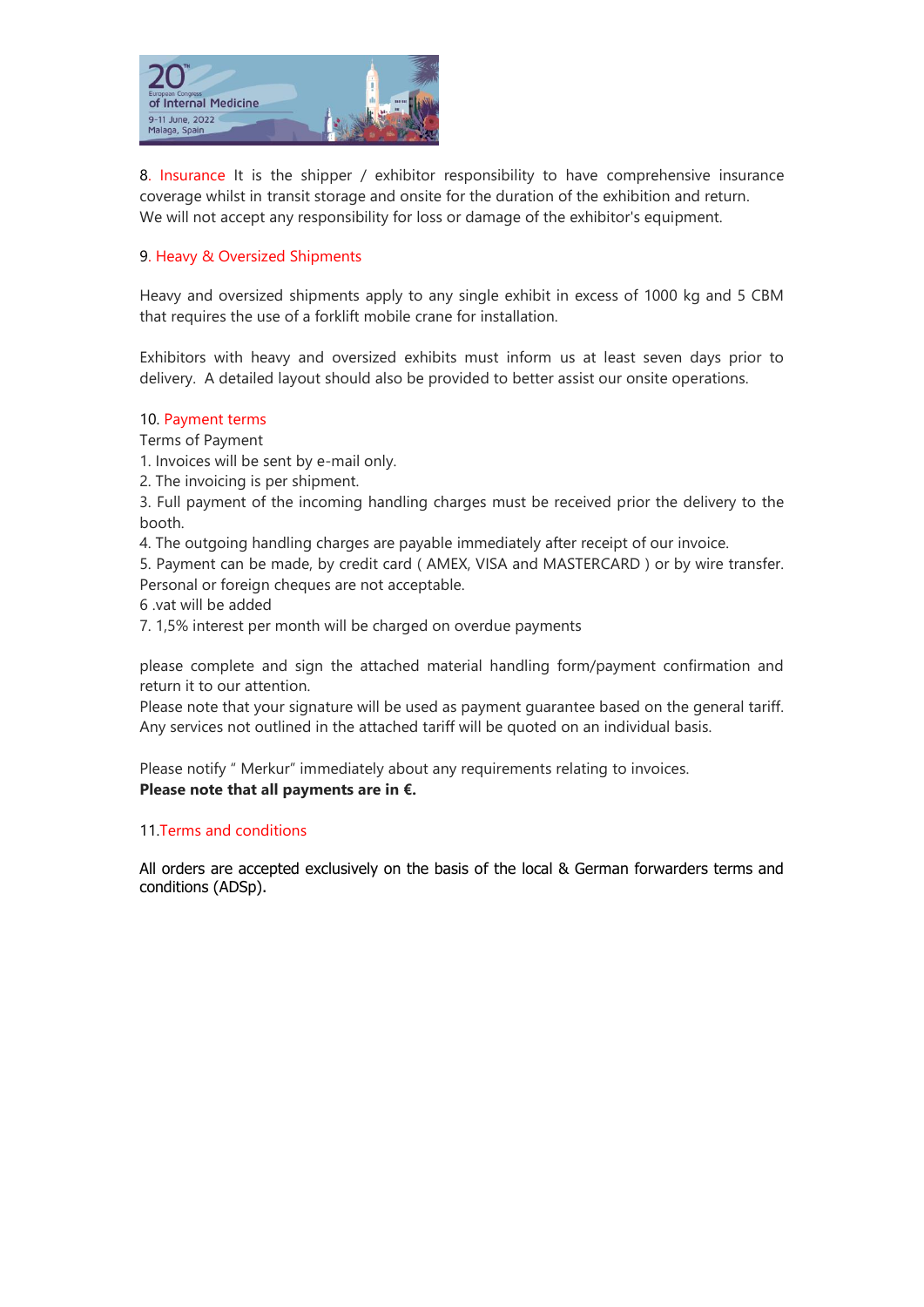

# **Inbound / out bound**

# **1. Air Freight**

# **From free arrival airport up to free delivered booth including:**

- Transfer from airport to the warehouse
- Transfer from warehouse to the show site
- Delivery to the booth

| Minimum per shipment<br>Up to $250$ kg<br>per kg | € 395.00<br>€ 2.85/ |
|--------------------------------------------------|---------------------|
| Up to 400 kg                                     | € 2.00 /            |
| per kg<br>Up to 600 kg<br>kg                     | € 1.85/per          |
| Up to 800 kg<br>per kg                           | € 1.75 /            |
| Above 800 kg Pls ask for rate                    |                     |

D.O, Airport taxes, storage, fees etc. will be calculated as per outlay € 175.00 Min Outlay fees + 10% for prepayment

| 2. Handling via advance warehouse                                                                 |     |          |
|---------------------------------------------------------------------------------------------------|-----|----------|
| Each $CBM = 330$ Kg                                                                               |     |          |
| From free arrival warehouse up to free delivered booth including:                                 |     |          |
| <b>Intermediate storage</b>                                                                       |     |          |
| Shipment up to 50 kg                                                                              |     | € 175.00 |
| Up to 100 Kg                                                                                      |     | € 255.00 |
| Above 100 Kg, Min + Per each 100 Kg or part off                                                   |     | € 36,50  |
| <b>3. Customs Formalities</b>                                                                     |     |          |
| <b>Carnet ATA</b>                                                                                 |     |          |
| Temporary importation under ATA Carnet                                                            |     | € 210.00 |
| <b>Temporary Importation</b>                                                                      |     |          |
| Temporary importation and/or re-exportation                                                       |     |          |
| With commercial invoice up to value of $£10,00$                                                   |     | € 250.00 |
| Each additional heading number                                                                    |     | € 25.00  |
| Customs bond fee 1.75% CIF Value                                                                  | Min | € 180.00 |
| <b>Transit document</b>                                                                           |     | € 105.00 |
| <b>Permanent Importation</b>                                                                      |     |          |
| Per shipment / per document / per exhibitor                                                       |     | € 190.00 |
| Each additional heading number                                                                    |     | € 25.00  |
| Duties & Taxes as per outlay. Fees for an advanced payment of duty & tax<br>+ 10% for pre payment |     |          |
| Use of customs broker import tax registration                                                     |     | €115.00  |
| <b>Customs inspection</b>                                                                         |     |          |
| As per outlay $+10\%$ per payment                                                                 | Min | € 175.00 |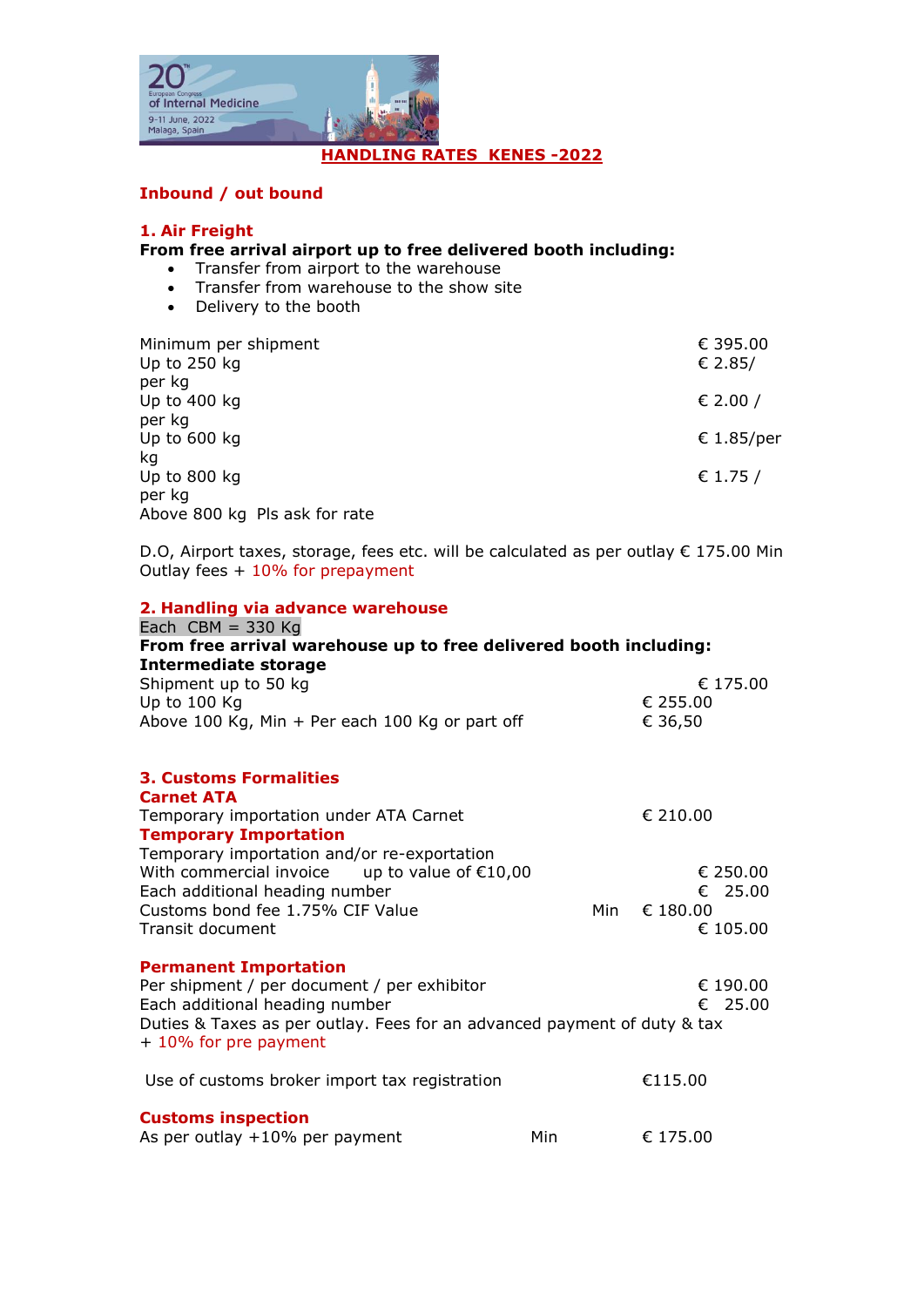

#### **Special Clearances**

Food, beverages, pharmaceuticals etc. Available upon request

## **4. Other Charges**

| • Handling of empties<br>(Min 2 CBM)                                                      | € 80.00 / CBM      |
|-------------------------------------------------------------------------------------------|--------------------|
| • Full goods storage<br>CBM (Min 2 CBM)                                                   | € 90.00 /          |
| • Forwarding commission $-$ per invoice<br>• On-site representative for service / support | € 75.00<br>€ 85.00 |

## **Outbound Handling Charges**

The same rates will apply for outbound services.

### **Insurance**

All goods must be fully insured with all risk coverage. We regret that we can take no responsibility for goods after delivery to the exhibitors stand regardless of if the exhibitor is present or not.

#### **Please Note:**

- ❖ **1 CBM= 330 KG , 1 LDM =4 CBM**
- ❖ **Air freight 1CBM = 167 KG**
- ❖ **The above rates do not include local VAT that will be charged where applicable.**
- ❖ **The above rates are for services provided from Mon – Fri, 08:00 – 17:00**
- ❖ **Overtime surcharge (17:00 – 22:00) – additional 50% on total move in/out charges.**
- ❖ **Overtime surcharge (22:00 – 08:00) – additional 75% on total move in/out charges.**
- ❖ **Saturday surcharge additional 75% on total move in/out charges.**
- ❖ **Sunday & Holidays – additional 100 % on total move in/out charges**

Following global instability, Against the background of the Russian invasion and rising fuel prices

Airlines Ocean companied and trucks are raising prices accordingly.

Logistics companies have updated that a fuel surcharge will be added to all services

A Diesel-fee of 7% will be added to all charges (except of Customs clearance )

We anticipate that there may be further changes in world logistics prices and will be updated as the announcements come out.

> **We wish you a successful experience! MERKUR EXPO LOGISTICS**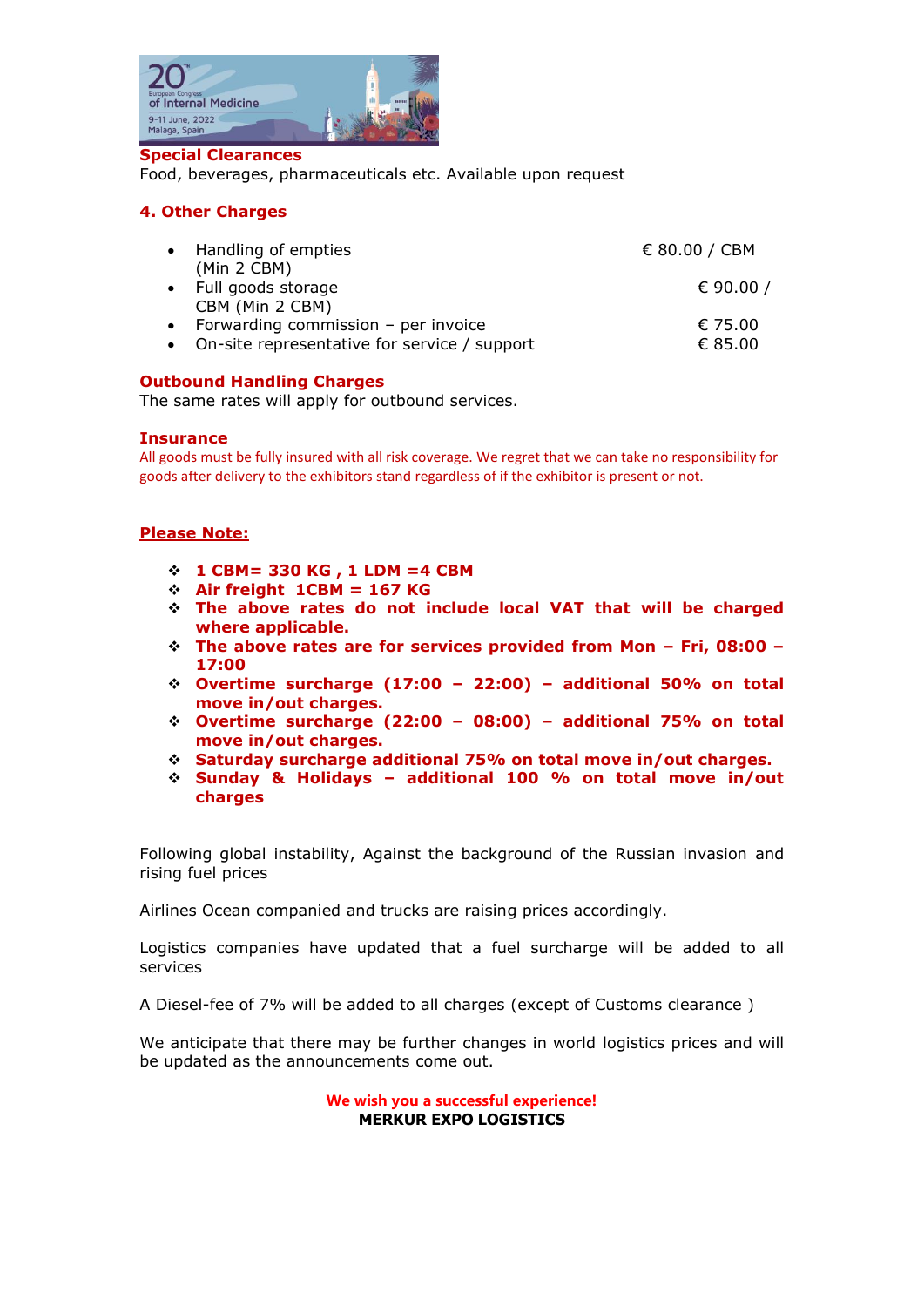



Dear Exhibitor / Stand Builder / PR Company, Please return the below form fully filled in to Merkur E-mail: irit.sofer@merkur-expo.com

## **Pre advise - Material handling form**

| <b>Congress name</b>  |  |
|-----------------------|--|
| <b>Exhibitor name</b> |  |
| Stand #               |  |

## **Shipment information**

| Service requested |                                     |                        |
|-------------------|-------------------------------------|------------------------|
| Door to Door      | <b>Germany Advance</b><br>Warehouse | <b>Direct to Venue</b> |
|                   |                                     |                        |

| Shipper's name             |  |
|----------------------------|--|
| <b>E</b> mail address      |  |
| Tel #                      |  |
| Purchase order #           |  |
| <b>Truck size</b>          |  |
| <b>Courier tracking #</b>  |  |
| Airway bill number (AWB #) |  |
| <b>Number of pieces</b>    |  |
| Weight in Kg               |  |
| <b>CBM</b>                 |  |
| 7.5-ton truck              |  |
| Full load 13.6 truck       |  |

## **Payment details**

This is to confirm that the payment for handling the above cargo will be Covered by our company. **Payments by credit card additional 3.00 % service fee will be added for AMEX 3.5%. We cannot guarantee services for any cargo arrival without a pre-advise and payment confirmation! Best regards Merkur**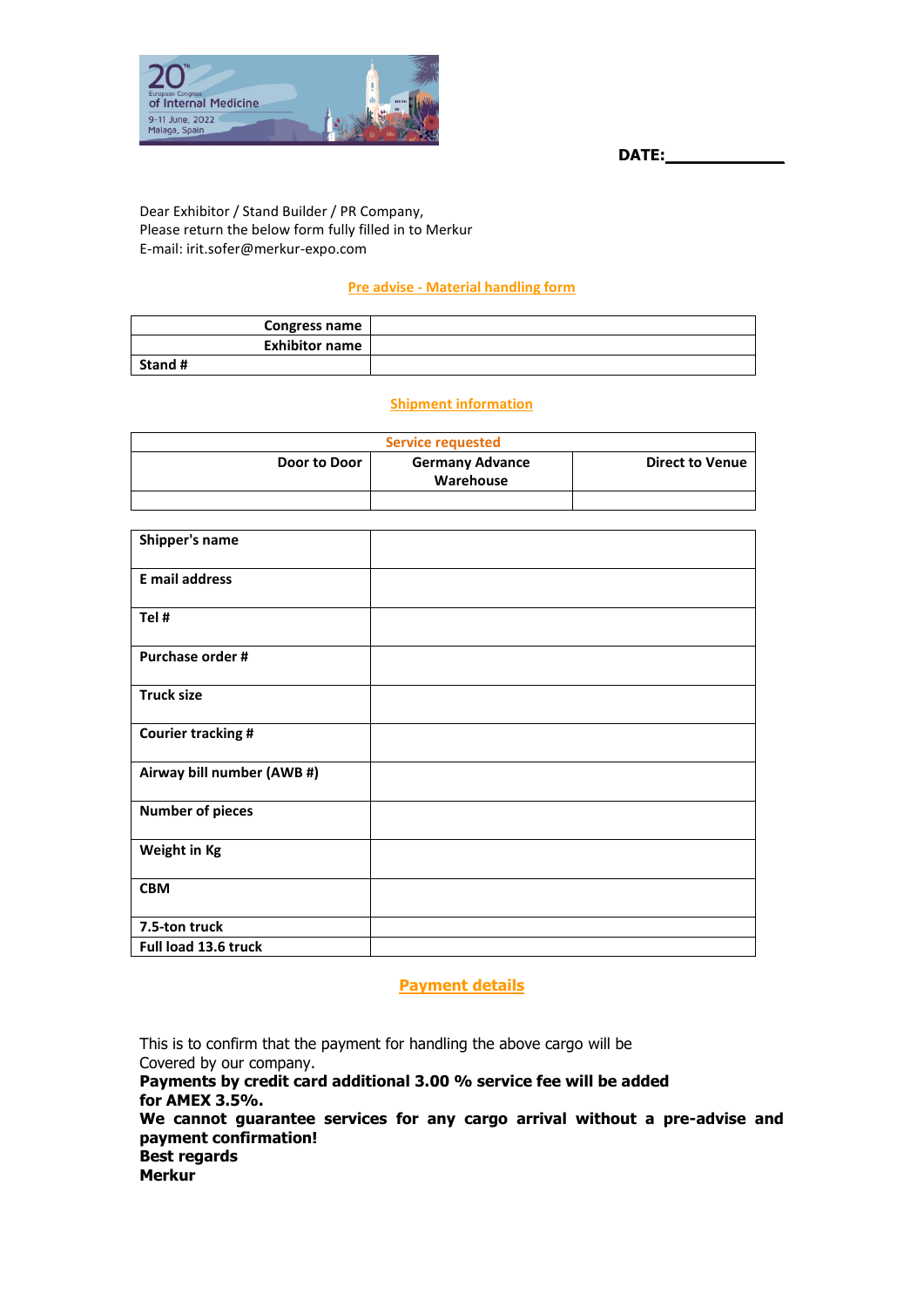

# **EXHIBITION GOODS**

For the Exhibitor's Stand Only

|                                                                                                                                                    | <b>Air Freight Shipments</b> |
|----------------------------------------------------------------------------------------------------------------------------------------------------|------------------------------|
| <b>Exhibitor Name</b>                                                                                                                              |                              |
| <b>Stand/Booth Number</b>                                                                                                                          |                              |
| <b>Contact Person</b>                                                                                                                              |                              |
| <b>Mobile Phone</b>                                                                                                                                |                              |
| <b>Merkur Expo Logistics GmbH</b><br>65760 Eschborn - Germany<br>Tel: +49 6173 966 95 11<br>Att: Mr. Bernd Blum<br>ecim Malaga<br><b>Congress:</b> |                              |
| Box No. <b>Example</b>                                                                                                                             | of                           |